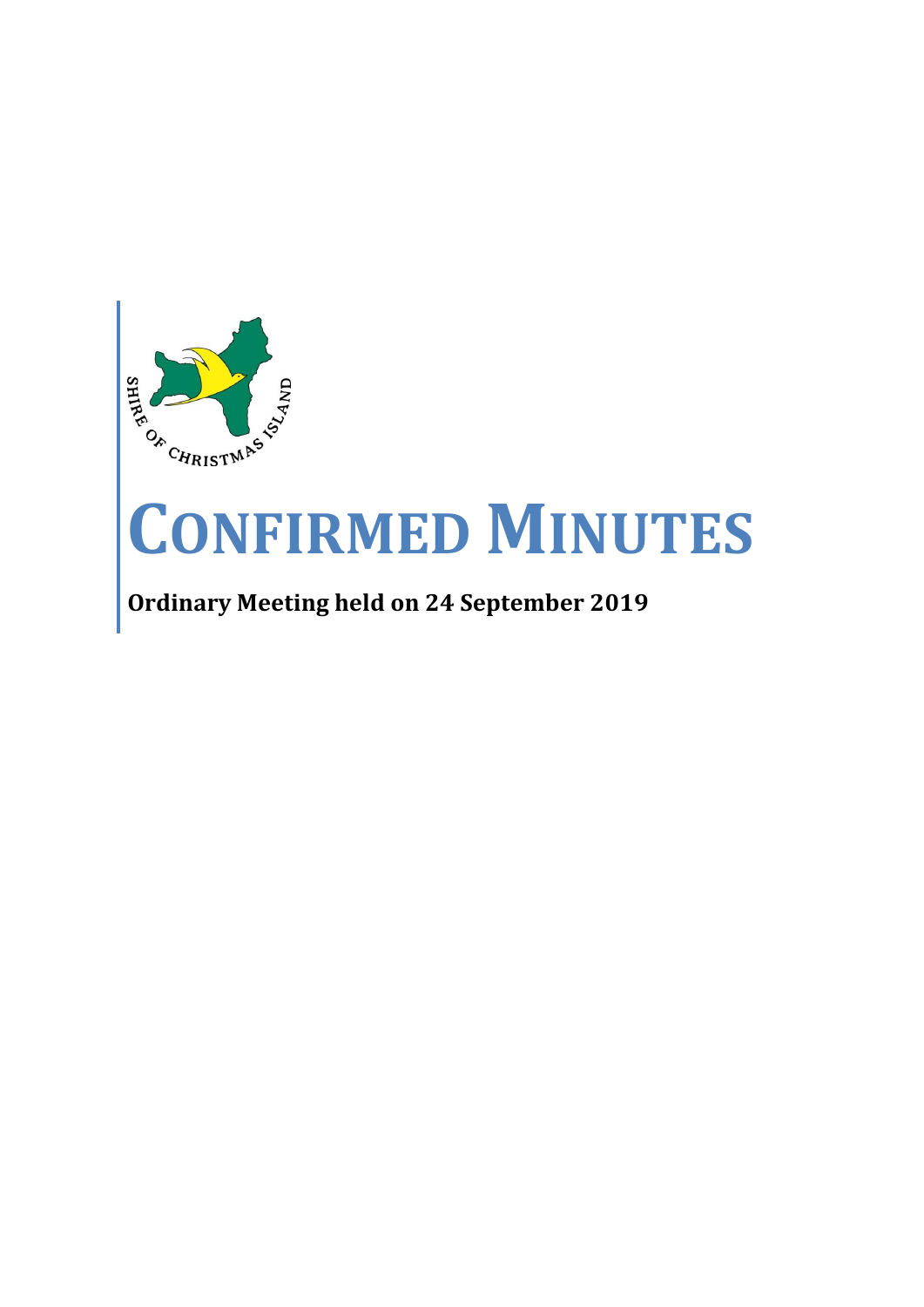

#### **Minutes of the Ordinary meeting of the Shire of Christmas Island Council held at the George Fam Chambers at 7.00pm on Tuesday 24 September 2019**

## **Agenda No. Item Page** 1 DECLARATION OF OPENING/ANNOUNCEMENT OF VISITORS 1.1 SHIRE PRESIDENT DECLARED THE MEETING OPEN AT 7.00PM 1  $\overline{2}$ RECORD OF ATTENDANCES/APOLOGIES/LEAVE OF ABSENCE GRANTED/DECLARATION OF FINANCIAL/PROXIMITY & IMPARTIALITY INTERESTS 2.1 RECORD OF ATTENDANCE 2.2 LEAVE OF ABSENCE 2.3 APOLOGY 2.4 DECLARATION OF FINANCIAL/IMPARTIALITY/PROXIMITY INTEREST 1 3 RESPONSE TO PREVIOUS PUBLIC QUESTION TAKEN ON NOTICE 2 4 PUBLIC QUESTION TIME 1-2 **S** APPLICATION FOR LEAVE OF ABSENCE **2** 6 PETITIONS/DEPUTATIONS/PRESENTATIONS 2 7 CONFIRMATION OF MINUTES OF PREVIOUS MEETING(S)/BUSINESS ARISING FROM PREVIOUS MEETINGS 7.1 MINUTES OF ORDINARY COUNCIL MEETING HELD ON 27 AUGUST 2019 7.2 BUSINESS ARISING FROM THE MINUTES OF PREVIOUS MEETINGS 3 8 ANNOUNCEMENTS BY THE PRESIDING MEMBER WITHOUT DISCUSSION 2 9 COMMITTEE REPORTS 9.1 MINUTES OF COMMUNITY CONSULTATIVE COMMITTEE MEETINGS 2-3 10 OFFICER REPORTS 3 10.1 | CHIEF EXECUTIVE OFFICER 10.1.1 LOCAL GOVERNMENT ELECTION 19 OCTOBER 2019 3 10.2 MANAGER FINANCE AND IT 10.2.1 SCHEDULE OF ACCOUNTS – AUGUST 2019 10.2.2 FINANCIAL STATEMENTS – AUGUST 2019 3

#### **TABLE OF CONTENTS**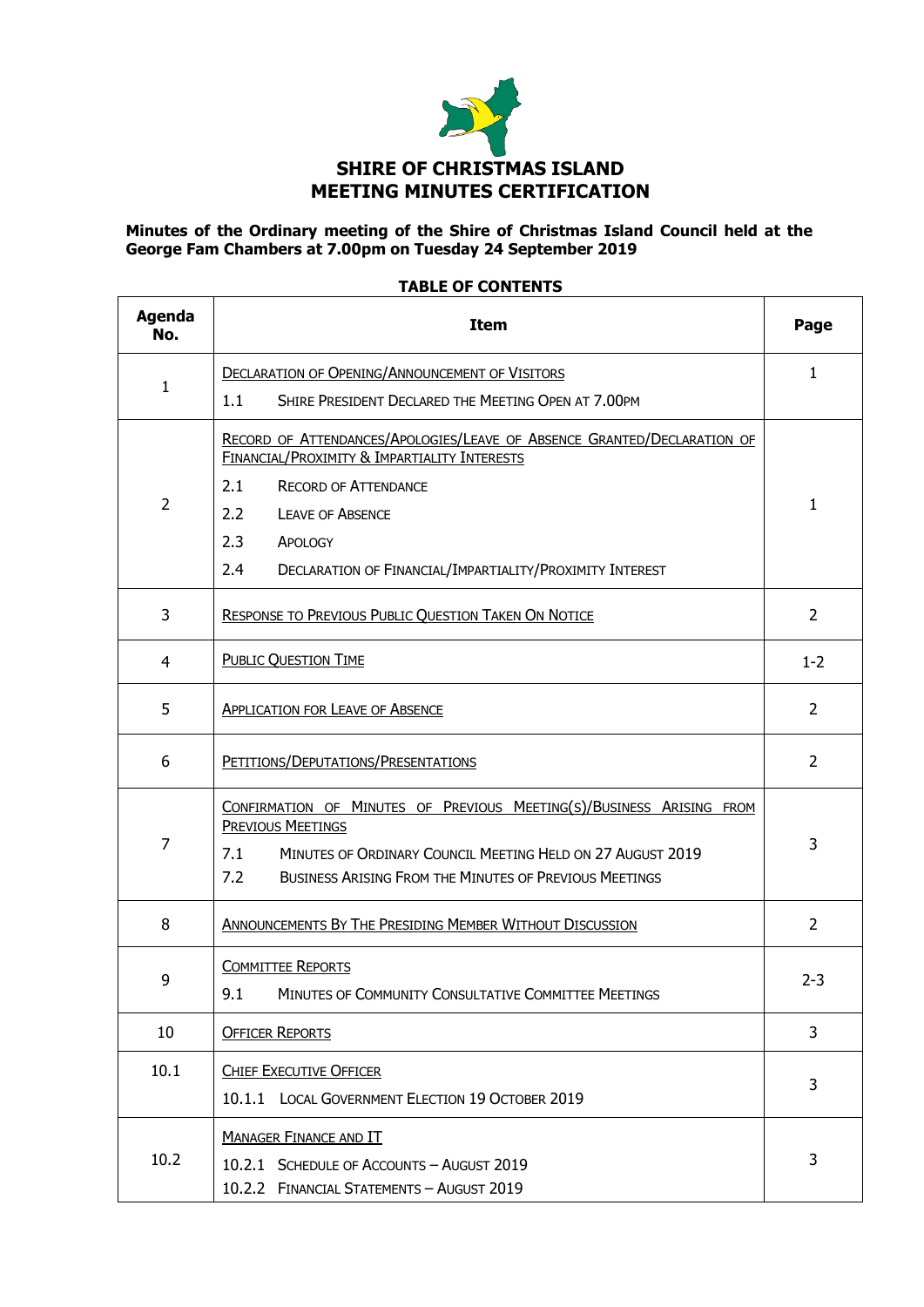| 10.3 | <b>MANAGER COMMUNITY/RECREATION SERVICES &amp; TRAINING</b><br>10.3.1 TENDER T04/2019 - SUPPLY OF SKATEPARK ENGINEERING DESIGN | 4 |
|------|--------------------------------------------------------------------------------------------------------------------------------|---|
| 10.4 | <b>MANAGER WORK, SERVICES &amp; WASTE</b>                                                                                      | 4 |
| 10.5 | <b>MANAGER GOVERNANCE, RESEARCH, POLICY AND GRANTS</b>                                                                         | 4 |
| 11   | <b>ELECTED MEMBERS MOTIONS OF WHICH PREVIOUS NOTICE HAS BEEN GIVEN</b>                                                         | 4 |
| 12   | NEW BUSINESS OF AN URGENT NATURE INTRODUCED BY DECISION OF THE MEETING                                                         | 4 |
| 13   | <b>BEHIND CLOSED DOORS</b>                                                                                                     | 4 |
| 14   | <b>CLOSURE OF MEETING</b><br>THE SHIRE PRESIDENT CLOSED THE MEETING AT 8.50PM                                                  | 4 |
| 15   | DATE OF NEXT MEETING: 22 OCTOBER 2019                                                                                          | 4 |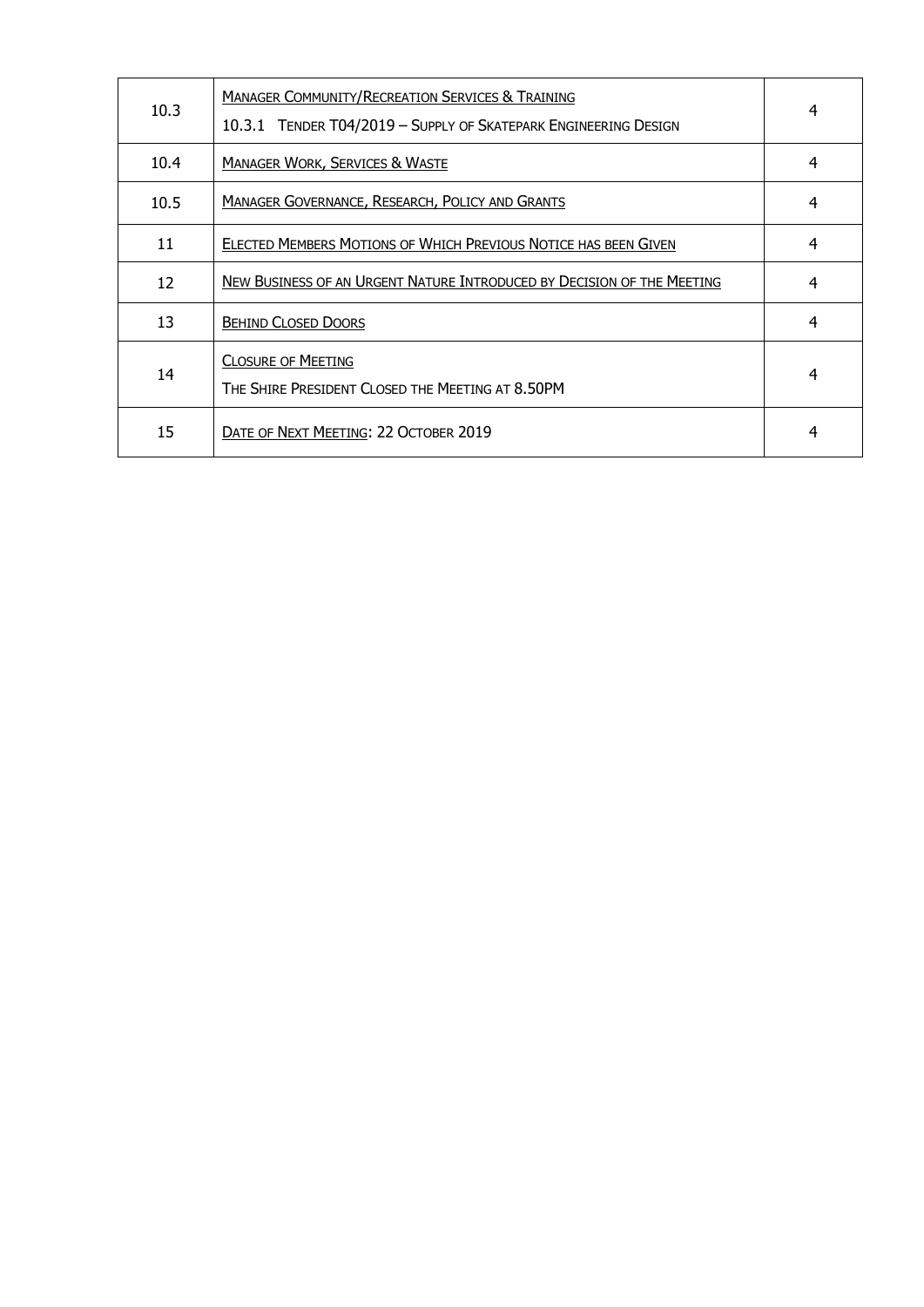

#### **CONFIRMED MINUTES**

**Ordinary Meeting of the Shire of Christmas Island held at the George Fam Chambers at 7.00pm on Tuesday 24 September 2019**

## **1 DECLARATION OF OPENING/ANNOUNCEMENT OF VISITORS**

The Shire President declared the meeting open at 7.00pm.

#### **2 RECORD OF ATTENDANCE/APOLOGIES/LEAVE OF ABSENCE/ DECLARATIONS OF FINANCIAL INTEREST**

#### 2.1 **Record of Attendance**

Deputy President Cr Kee Heng **FOO** Councillors Cr Rosnah **PAL**

Shire President **Cr Gordon <b>THOMSON** Cr Azmi **YON (7.03pm)** Cr Nora **KOH** Cr Kelvin **LEE** Cr Philip **WOO** Cr Vincent **SAW** Cr Hafiz **MASLI**

Chief Executive Officer **David PRICE** Manager Finance and Admin Rostyna **OH** Manager Governance, Research, Policy & Grants Chris **SU** Manager Community/Recreation Services and Training **Olivier LINES** Manager Works, Services & Waste Graeme **HEDDITCH** 

Minute Taker **Shikin HASINUDIN** 

#### 2.2 **Leave of Absence**

- 2.3 **Apologies**
- 2.4 **Declarations of Financial/Impartiality/Proximity Interest**

#### **3 RESPONSE TO PREVIOUS PUBLIC QUESTIONS TAKEN ON NOTICE**

#### **4 PUBLIC QUESTION TIME**

Cr YON entered the Chamber at 7.03pm

4.1 Cr KOH – Solar Street Lights – Cr KOH said that she was told there was a \$300,000 grant for the solar street lights and asked where these street lights are going to be installed.

The CEO replied that it is not a grant. The \$300,000 is part of the FAG money that has not been allocated in the budget. The solar street lights would run along the hospital road to the junction at Lily Beach Road and Phosphate Hill Road, then to the Irvine Hill Road junction and to the Airport.

4.2 Cr FOO – Duty Free – Cr FOO concerning about the Island's economy, the Island is supposed to be a duty free zone. Being a duty free zone encourages tourism and allows visitors to purchase duty free alcohol and cigarettes. But recently they marked up prices on cigarettes. There were no announcements regarding this marked up prices by the government. Can Council forward this matter onto the government?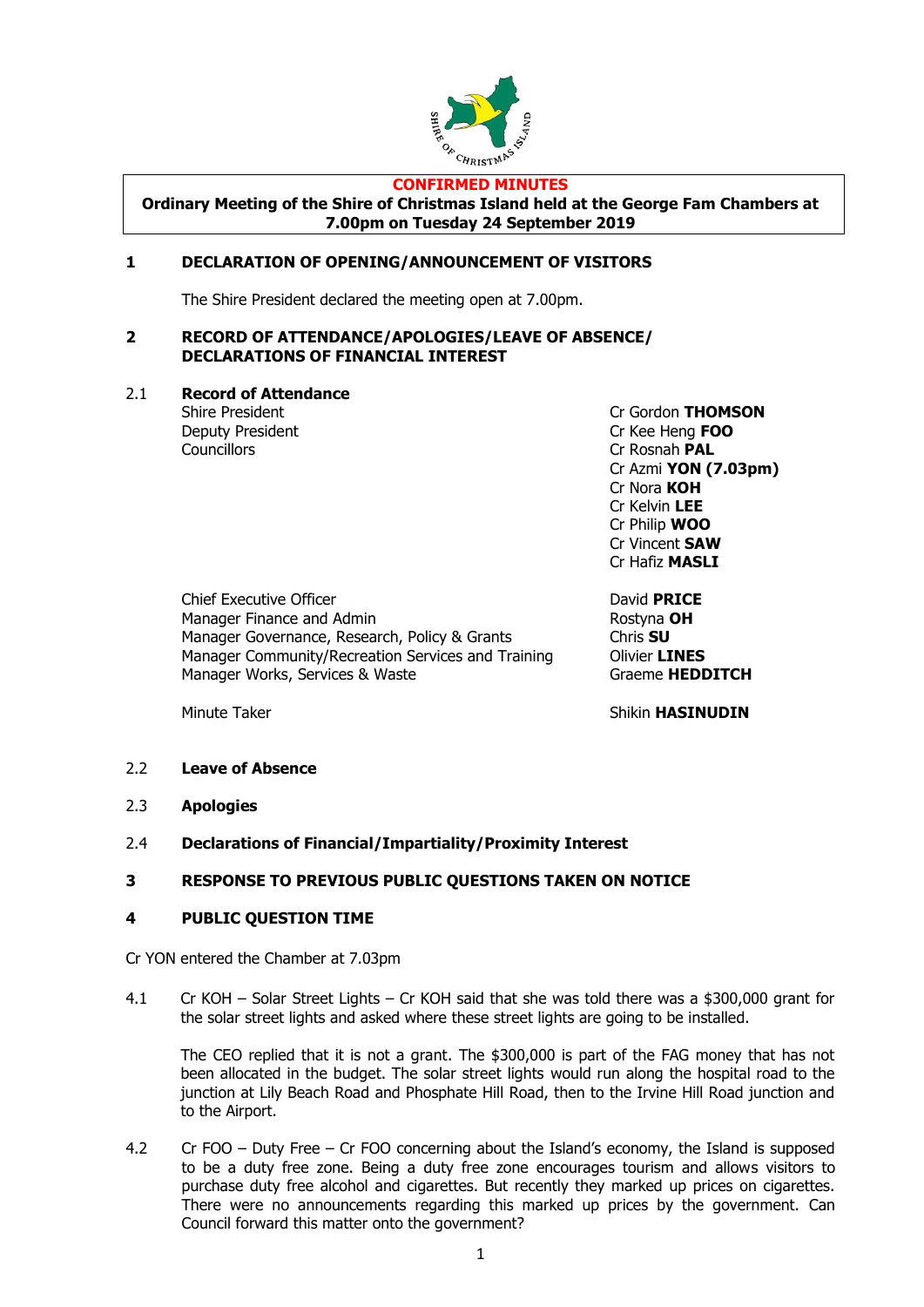The Shire President replied that there's a departure from the principal we understood to be cemented and that was to be Duty Free on the items mentioned. There had been no consultation. Council will take note of your question and refer the question to the government through the department

4.3 Cr FOO – Cost of Sea Containers – Cr FOO advised Council that currently 1 container will cost about \$8,000. He was told that there was a shortage of containers and because of this, the container costed \$11,000. Can Council please look into this issue?

The Shire President replied that private operators can put up their prices. Many times we have made submissions to the parliamentary enquiries about the shipping costs and the recommendation that comes out of the enquiry never suggests any form of subsidy. The Council will take the question to the government again.

4.4 Cr YON – Kampong Playground – In regards to the Kampong playground, Kampong residence has been asking about a playground replacement for a long time now and is becoming unsafe for the kids to play on.

The Manager Community/Recreation Services and Training (MCRST) replied that he is aware that the playground including the basketball court isn't in a good state and are unsafety with handrails missing or coming away from the play equipment. This issue was raised several times with the Indian Ocean Territories Administration office, the previous Operations Manager and former Director. The MCRST advised Council that he has now spoken to the current Senior Operation Manager who has been more understanding with the issue. This issue will be raised again with the Senior Operation Manager.

The MCRST also advised Council that there is a bird nest swing has been ordered for the Kampong play area and should be on the next shipment.

4.5 Cr PAL – BBQ – Cr PAL asked Council if they could consider allocating a budget for next financial year for a couple of BBQs to be purchased and installed at Taman Sweetland and Drumsite.

The CEO replied that Council will take note of this request.

4.6 Cr KOH read an acknowledgement to the Council:

"I would like to thank the Shire President, CEO, the Shire Managers and all the Shire staff including the workers working outside supporting me in the past 12 years. Also thanks to the community for electing me for the past 12 years. It has been a huge privilege and honour to serve on the Council in the past 12 years.

These last 12 years has been an incredible opportunity and adventure and allowed me the opportunity to make a mark on the Island and I'm very proud of that.

We have achieved significant milestone such as street solar light, established new mammogram machine, age care, skate park, educate the community to reduce using plastic bags, established senior centre, advocate the Commonwealth not to accept the recovery plan as it affects the economy development of the Island, established the Stay on your Feet exercise program for the Seniors.

I recommend out achievements be published in the Islander for the Community to appreciate and take note of the efforts this Council has made to enhance the health and infrastructure needs for the Community."

#### **5 APPLICATIONS FOR LEAVE OF ABSENCE**

#### **6 PETITIONS/DEPUTATIONS/PRESENTATIONS**

Mr Tim FRANCIS and Rohan SWAN from the Department of Water and Environmental Regulation gave a presentation on the IOT Marine Debris Project to the Council. Their presentation included information regarding Drink Tap Water Project, Adopt a Spot and Sea Week.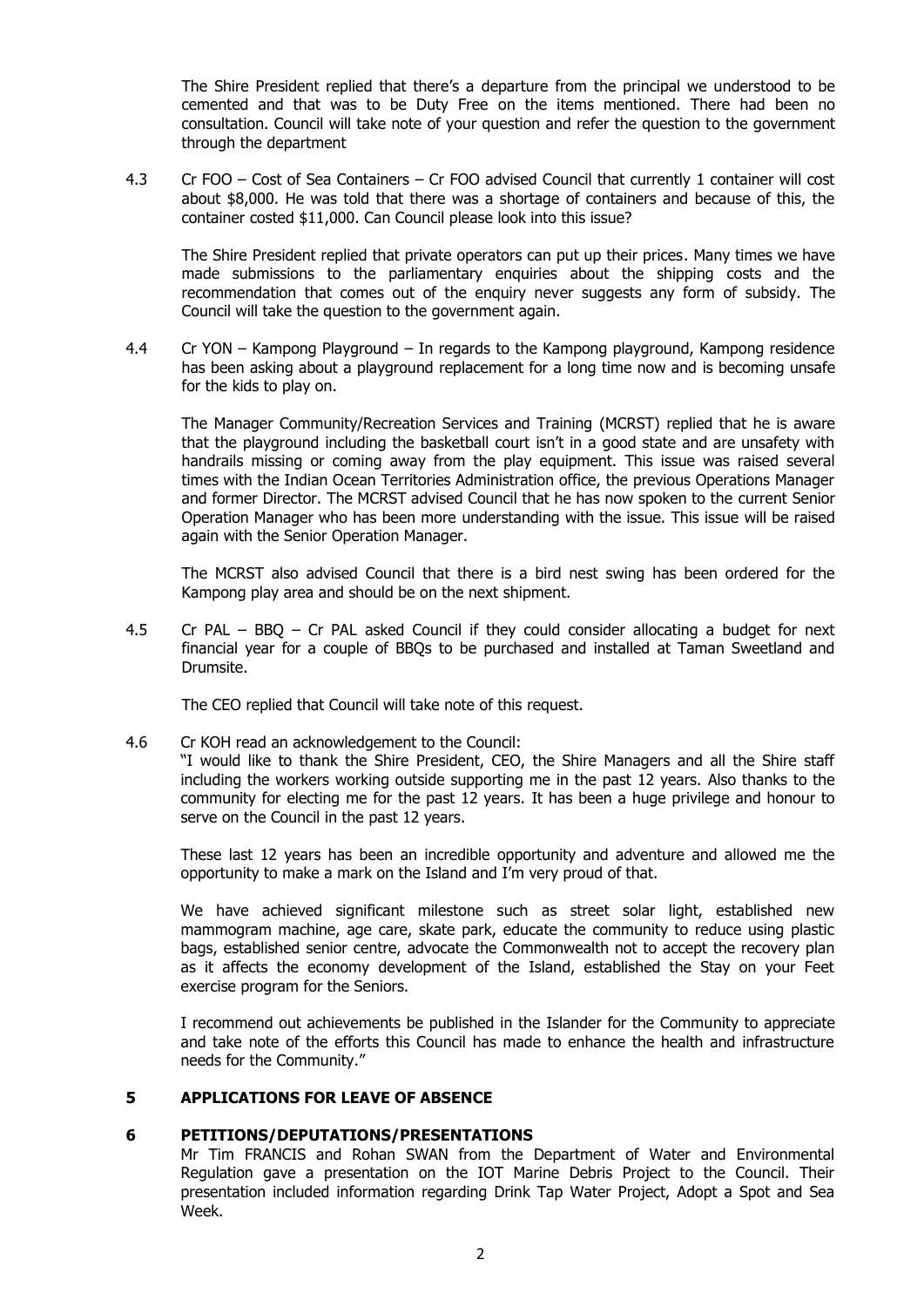#### **7 CONFIRMATION OF MINUTES OF PREVIOUS MEETINGS/BUSINESS ARISING FROM THE MINUTES OF PREVIOUS MEETINGS**

#### **7.1 Minutes of Ordinary Council Meeting held on 27 August 2019** Members considered the unconfirmed minutes.

## **Council Resolution**

**Moved: Cr FOO Seconded: Cr WOO Res. No: 78/19**

That Council adopt the unconfirmed minutes of the 27 August 2019 Council Meeting.

**Carried: 9/0**

#### **7.2 Business Arising from the Minutes of Previous Meetings**

### **8 ANNOUNCEMENTS BY PRESIDING MEMBER WITHOUT DISCUSSION**

The Shire President announced on behalf of the Council an acknowledgement of Cr KOH and PAL for their contribution they've made as a Councillor and thanked Cr KOH for her acknowledgement earlier in the meeting.

## **9 REPORTS OF COMMITTEES**

#### **10 REPORTS OF OFFICERS**

**10.1 Chief Executive Officer** 10.1.1 Local Government Election 19 October 2019

| <b>Council Resolution</b>             |                  |                       |  |  |  |
|---------------------------------------|------------------|-----------------------|--|--|--|
| <b>Moved: Cr PAL</b>                  | Seconded: Cr KOH | <b>Res. No: 79/19</b> |  |  |  |
| That the report be received and noted |                  |                       |  |  |  |
| <b>Carried:</b><br>9/0                |                  |                       |  |  |  |

## **10.2 Manager Finance & Administration**

10.2.1 Schedule of Accounts – August 2019

| Moved: Cr KOH                                                                           | <b>Seconded: Cr PAL</b> | <b>Res. No: 80/19</b> |  |  |  |  |
|-----------------------------------------------------------------------------------------|-------------------------|-----------------------|--|--|--|--|
| That Council approves the expenditure as presented in August 2019 Schedule of Accounts. |                         |                       |  |  |  |  |
| <b>Carried:</b><br>9/0                                                                  |                         |                       |  |  |  |  |

| <b>Council Resolution</b>                                                             |     |                         |                       |  |
|---------------------------------------------------------------------------------------|-----|-------------------------|-----------------------|--|
| <b>Moved: Cr PAL</b>                                                                  |     | <b>Seconded: Cr KOH</b> | <b>Res. No: 81/19</b> |  |
| That Council receives the Financial Statements of August 2019 for the Municipal Fund. |     |                         |                       |  |
| <b>Carried:</b>                                                                       | 970 |                         |                       |  |